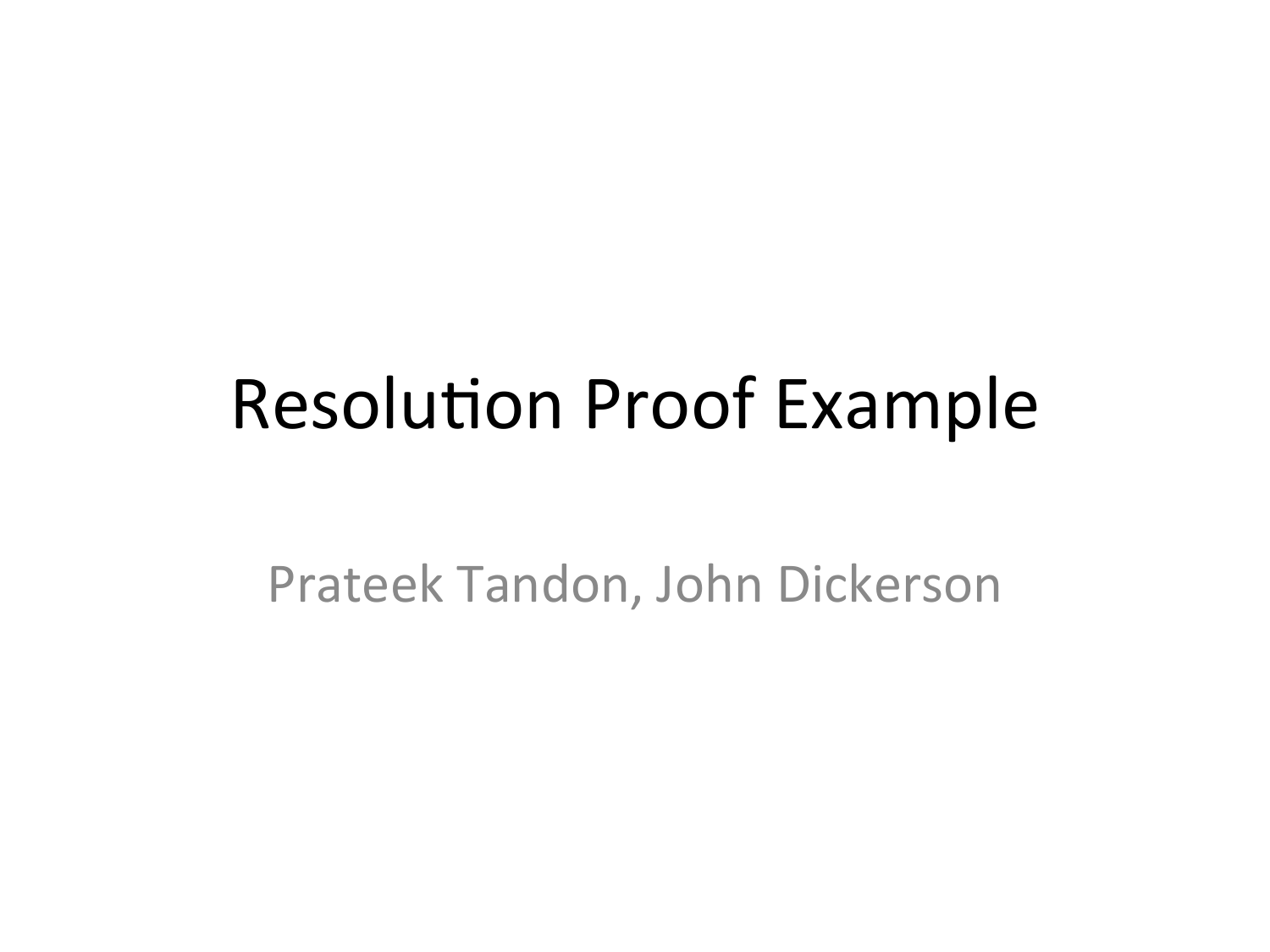## "Robot Doom" Domain

- 1. Jack owns a roomba
- 2. Every roomba owner is a robot enthusiast.
- 3. No robot enthusiast breaks a robot.
- 4. Either Jack or SENSOR MALFUNCTION broke my roomba.

Question: Did SENSOR MALFUNCTION break my roomba?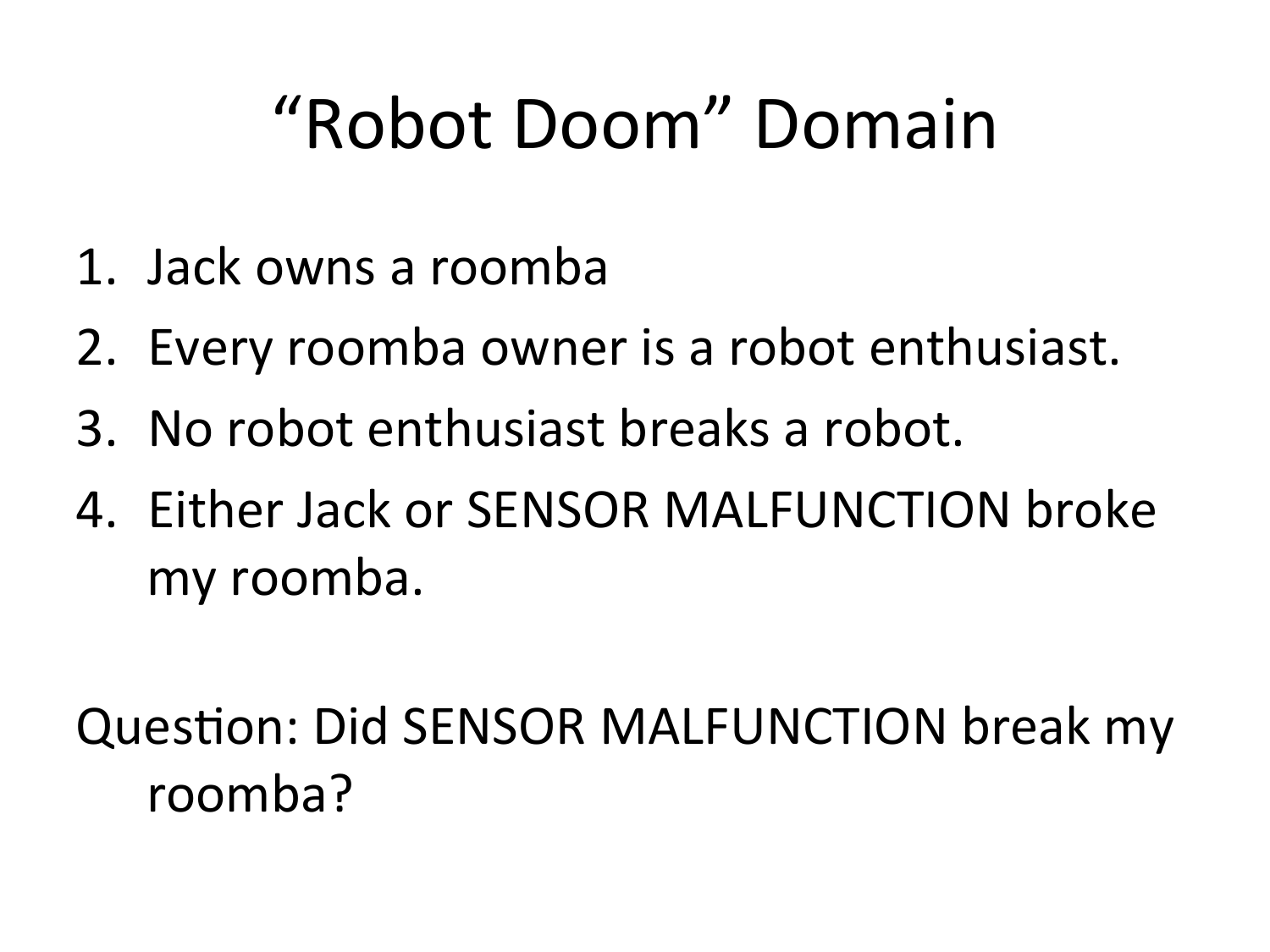## Write in First Order Logic

1. Jack owns a roomba

∃*xRoomba*(*x*)∧ *Owns*(*Jack*, *x*)

2. Every roomba owner is a robot enthusiast.

∀*x*[∃*yRoomba*(*y*)∧ *Owns*(*x*, *y*)] ⇒ *Robot* \_*enthusiast*(*x*)

No robot enthusiast breaks a robot.  $3<sub>1</sub>$ 

 $\forall x \text{R}obot\_enthusiast(x) \Longrightarrow [\forall y \text{R}obot(y) \Longrightarrow \neg \text{breaks}(x, y)]$ 

4. Either Jack or SENSOR MALFUNCTION broke my roomba.

*Breaks*(*Jack*,*myRoomba*)∨ *Breaks*(*S*.*M*.,*myRoomba*)

Some Additional Facts:

*Roomba*(*myRoomba*)  $\forall x \text{Roomba}(x) \rightarrow \text{Robot}(x)$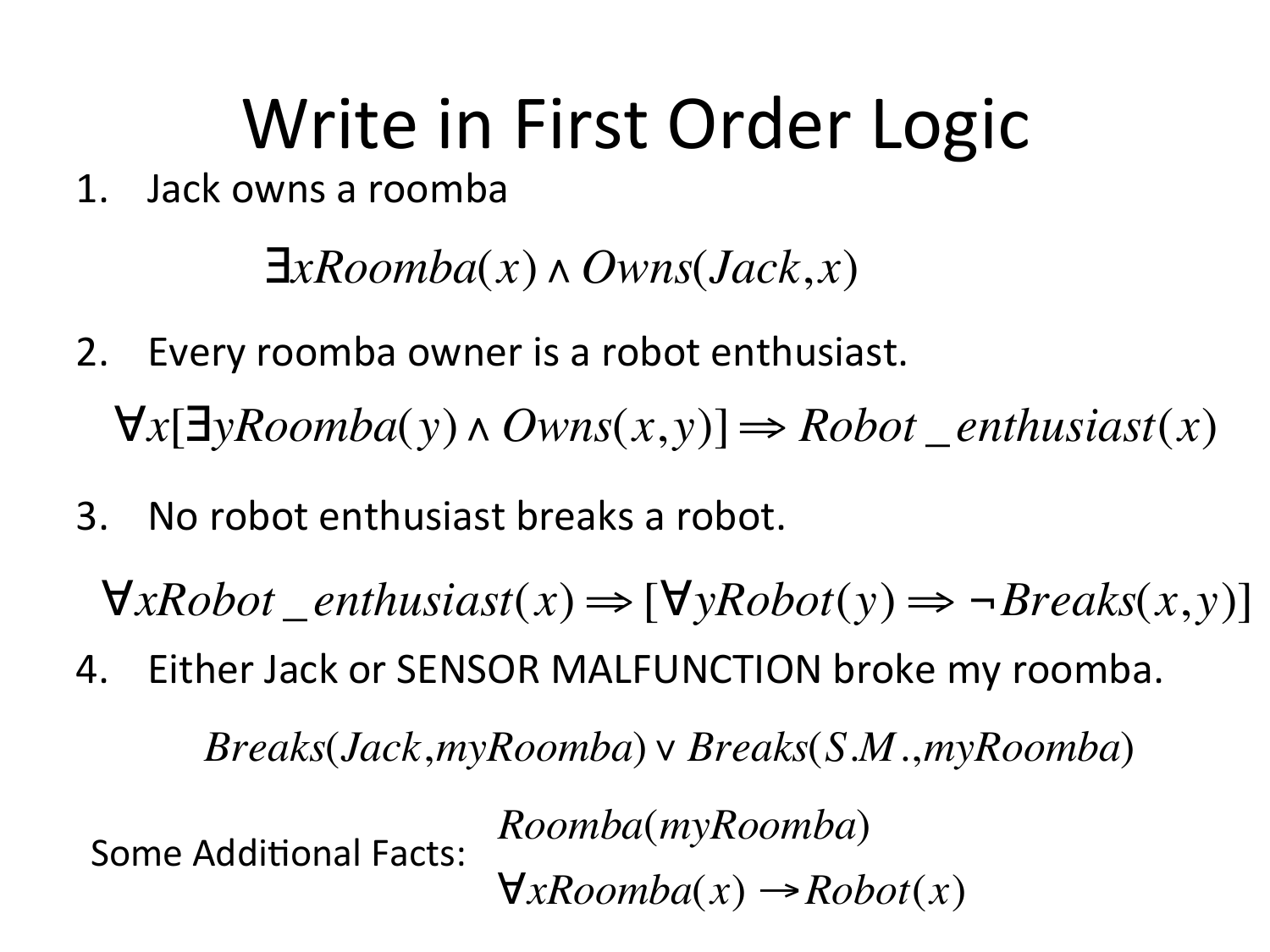## Algorithm for Converting FOL to CNF

- 1. Eliminate Implications
- 2. Move negation inward
- 3. Standardize variables
- 4. Skolemization
- 5. Drop universal quantifiers
- 6. Apply distributivity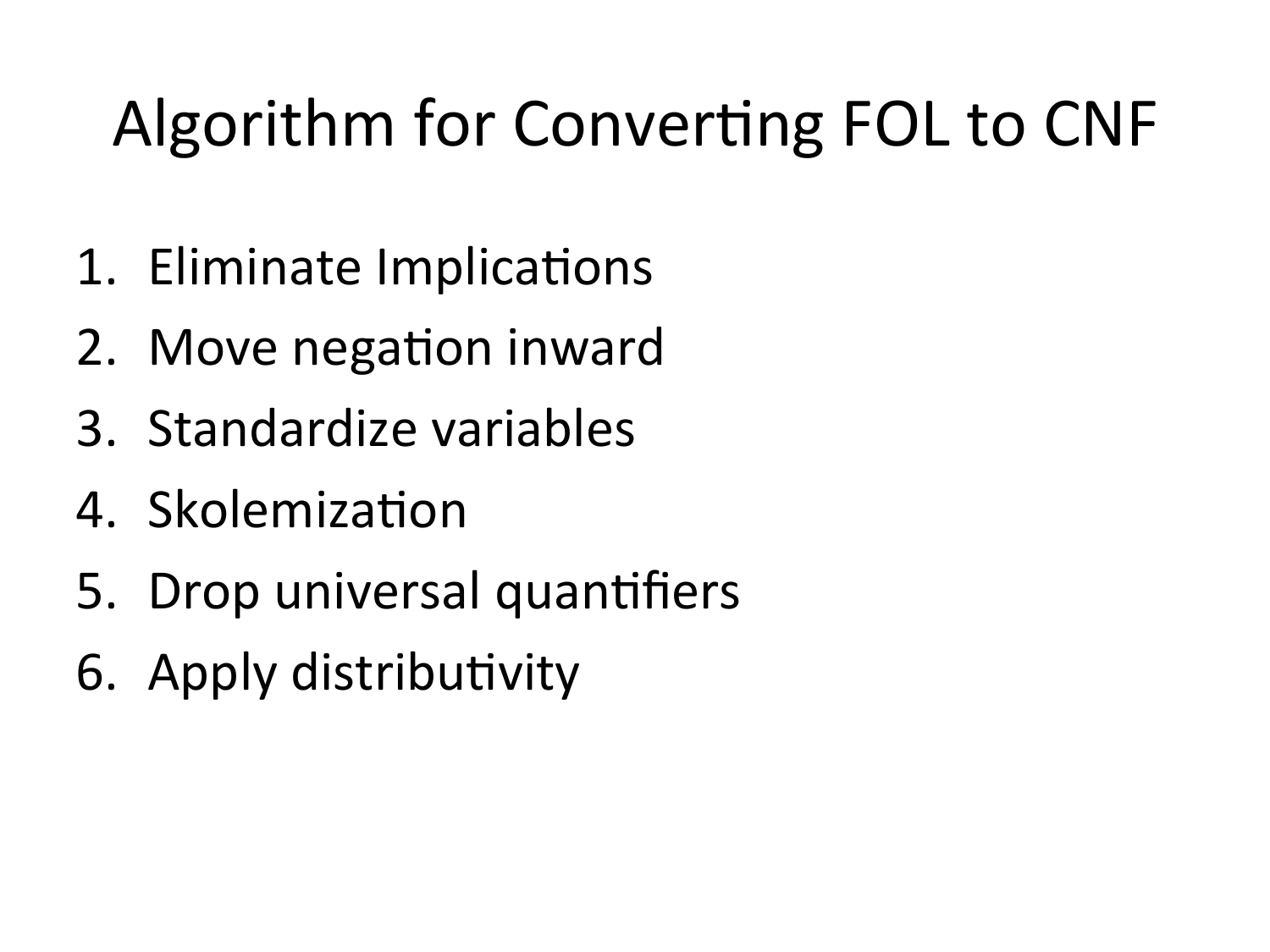## Convert to CNF Step 1: Eliminate Implications

Replace  $p \rightarrow q$  with not p or q

∃*xRoomba*(*x*)∧ *Owns*(*Jack*, *x*) ∀*x*¬(∃*yRoomba*(*y*)∧ *Owns*(*x*, *y*))∨ *Robot* \_*enthusiast*(*x*) ∀*x*¬*Robot* \_ *enthusiast*(*x*)∨ ∀*y*¬*Robot*(*y*)∨ ¬*Breaks*(*x*, *y*) *Breaks*(*Jack*,*myRoomba*)∨ *Breaks*(*S*.*M*.,*myRoomba*) *Roomba*(*myRoomba*) ∀*x*¬*Roomba*(*x*)∨ *Robot*(*x*)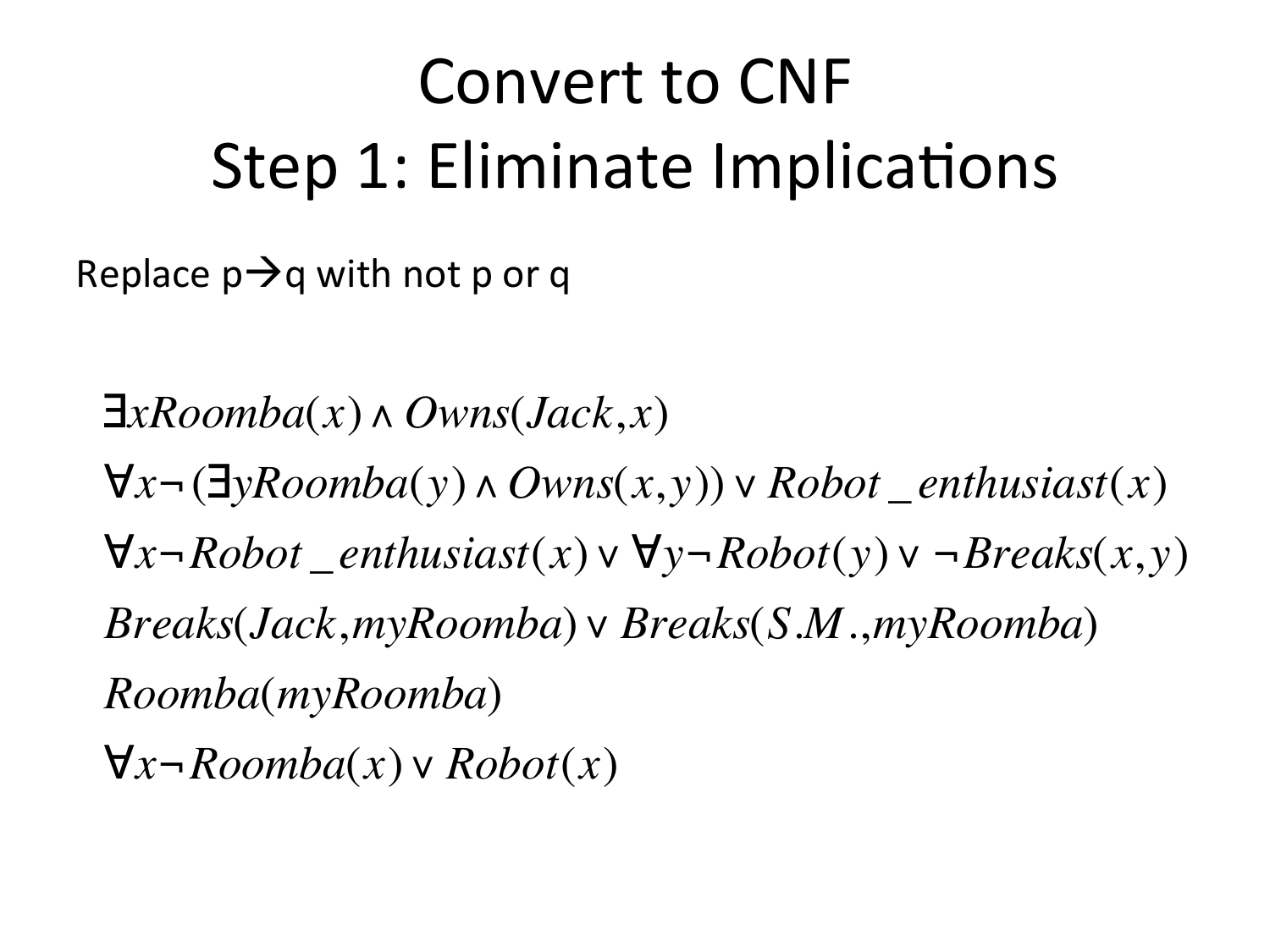# Convert to CNF Step 2: Move Negation Inward

Apply Demorgan's Laws, change quantifiers, etc.

$$
\begin{array}{|c|c|c|c|c|}\n\hline\n\hline\n\lbrack (A \lor B) & \Leftrightarrow \neg A \land \neg B \\
\hline\n\lbrack (A \land B) & \Leftrightarrow \neg A \lor \neg B\n\end{array}\n\quad\n\begin{array}{|c|c|c|c|}\n\hline\n\hline\n\lbrack \neg \forall x A(x) & \Leftrightarrow \exists x \neg A(x) \\
\hline\n\lbrack \neg \exists x A(x) & \Leftrightarrow \forall x \neg A(x)\n\end{array}
$$

∃*xRoomba*(*x*)∧ *Owns*(*Jack*, *x*) ∀*x*(∀*y*¬*Roomba*(*y*)∨ ¬*Owns*(*x*, *y*))∨ *Robot* \_*enthusiast*(*x*) ∀*x*¬*Robot* \_ *enthusiast*(*x*)∨ ∀*y*¬*Robot*(*y*)∨ ¬*Breaks*(*x*, *y*) *Breaks*(*Jack*,*myRoomba*)∨ *Breaks*(*S*.*M*.,*myRoomba*) *Roomba*(*myRoomba*)  $\mathcal{U}_{\mathcal{L}}$ 

∀*x*¬*Roomba*(*x*)∨ *Robot*(*x*)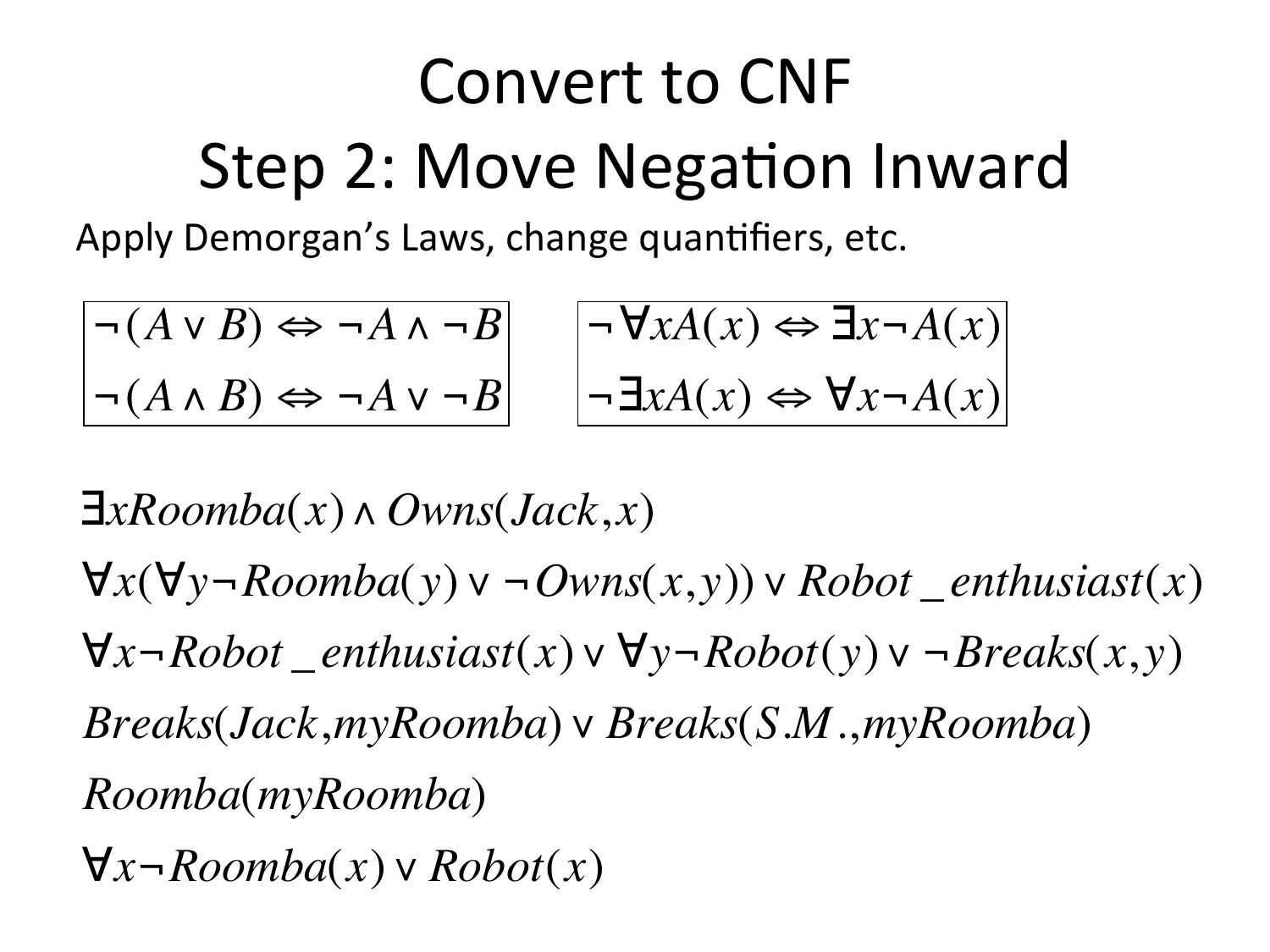## Convert to CNF Step 3: Standardize Variables

If two variables have the same name, then change the name of one of the variables (no modification in this example)

∃*xRoomba*(*x*)∧ *Owns*(*Jack*, *x*) ∀*x*(∀*y*¬*Roomba*(*y*)∨ ¬*Owns*(*x*, *y*))∨ *Robot* \_*enthusiast*(*x*) ∀*x*¬*Robot* \_ *enthusiast*(*x*)∨ ∀*y*¬*Robot*(*y*)∨ ¬*Breaks*(*x*, *y*) *Breaks*(*Jack*,*myRoomba*)∨ *Breaks*(*S*.*M*.,*myRoomba*) *Roomba*(*myRoomba*)

∀*x*¬*Roomba*(*x*)∨ *Robot*(*x*)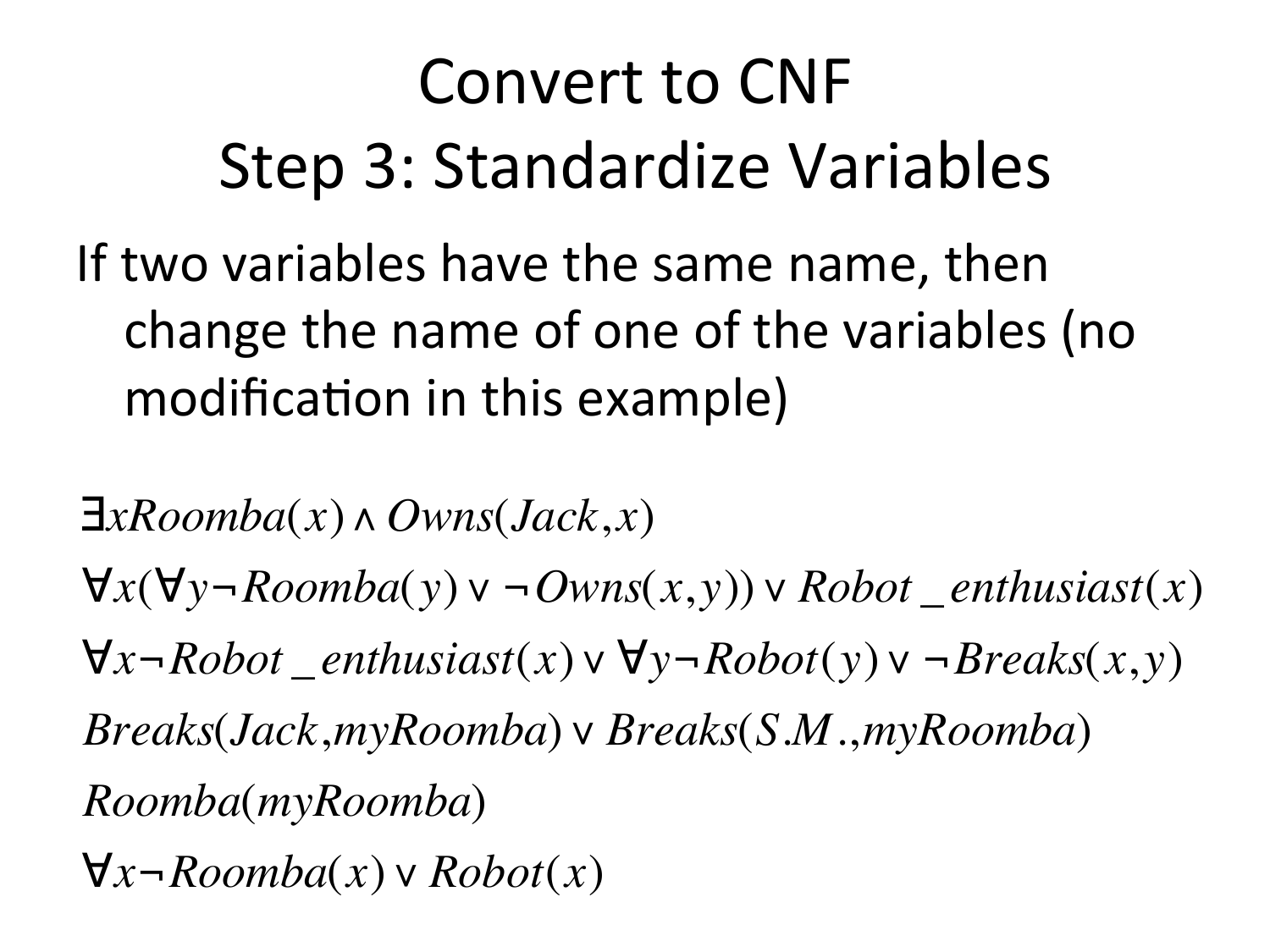## Convert to CNF Step 4: Skolemization

#### "Skolemization"  $-$  the process of removing existential quantifiers by elimination.

General Rule: Arguments of the skolem function are all the universally quantified variables in whose scope the existential quantifier appears.

*Roomba*(*R*)∧ *Owns*(*Jack*,*R*) ∀*x*(∀*y*¬*Roomba*(*y*)∨ ¬*Owns*(*x*, *y*))∨ *Robot* \_*enthusiast*(*x*) ∀*x*¬*Robot* \_*enthusiast*(*x*)∨ ∀*y*¬*Robot*(*y*)∨ ¬*Breaks*(*x*, *y*) *Breaks*(*Jack*,*myRoomba*)∨ *Breaks*(*S*.*M*.,*myRoomba*) *Roomba*(*myRoomba*)

∀*x*¬*Roomba*(*x*)∨ *Robot*(*x*)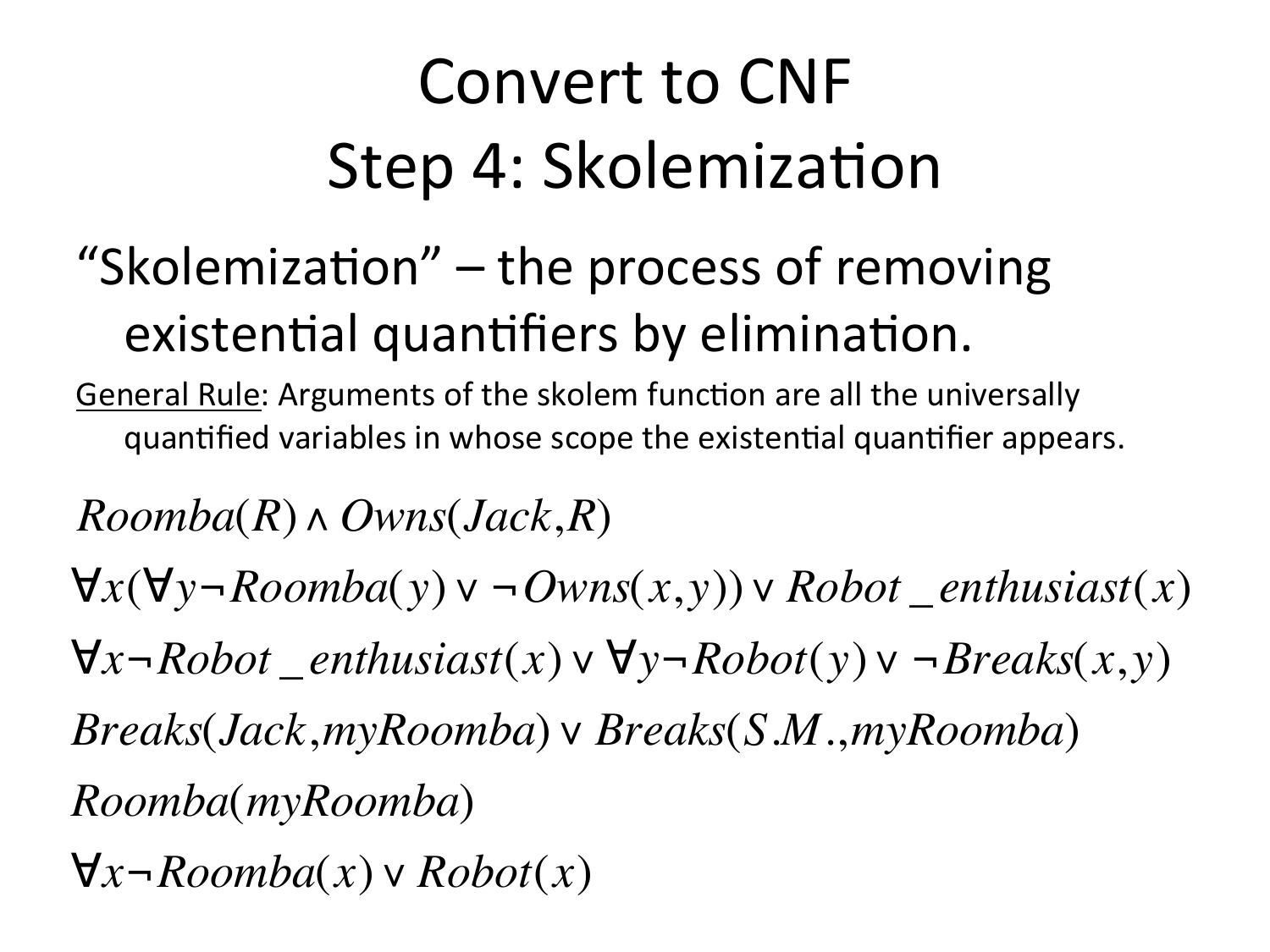## Convert to CNF Step 5: Drop Universal Quantifiers

Pretty Easy...

*Roomba*(*R*)∧ *Owns*(*Jack*,*R*) (¬*Roomba*(*y*)∨ ¬*Owns*(*x*, *y*))∨ *Robot* \_*enthusiast*(*x*) ¬*Robot* \_*enthusiast*(*x*)∨ ¬*Robot*(*y*)∨ ¬*Breaks*(*x*, *y*) *Breaks*(*Jack*,*myRoomba*)∨ *Breaks*(*S*.*M*.,*myRoomba*) *Roomba*(*myRoomba*) ¬*Roomba*(*x*)∨ *Robot*(*x*)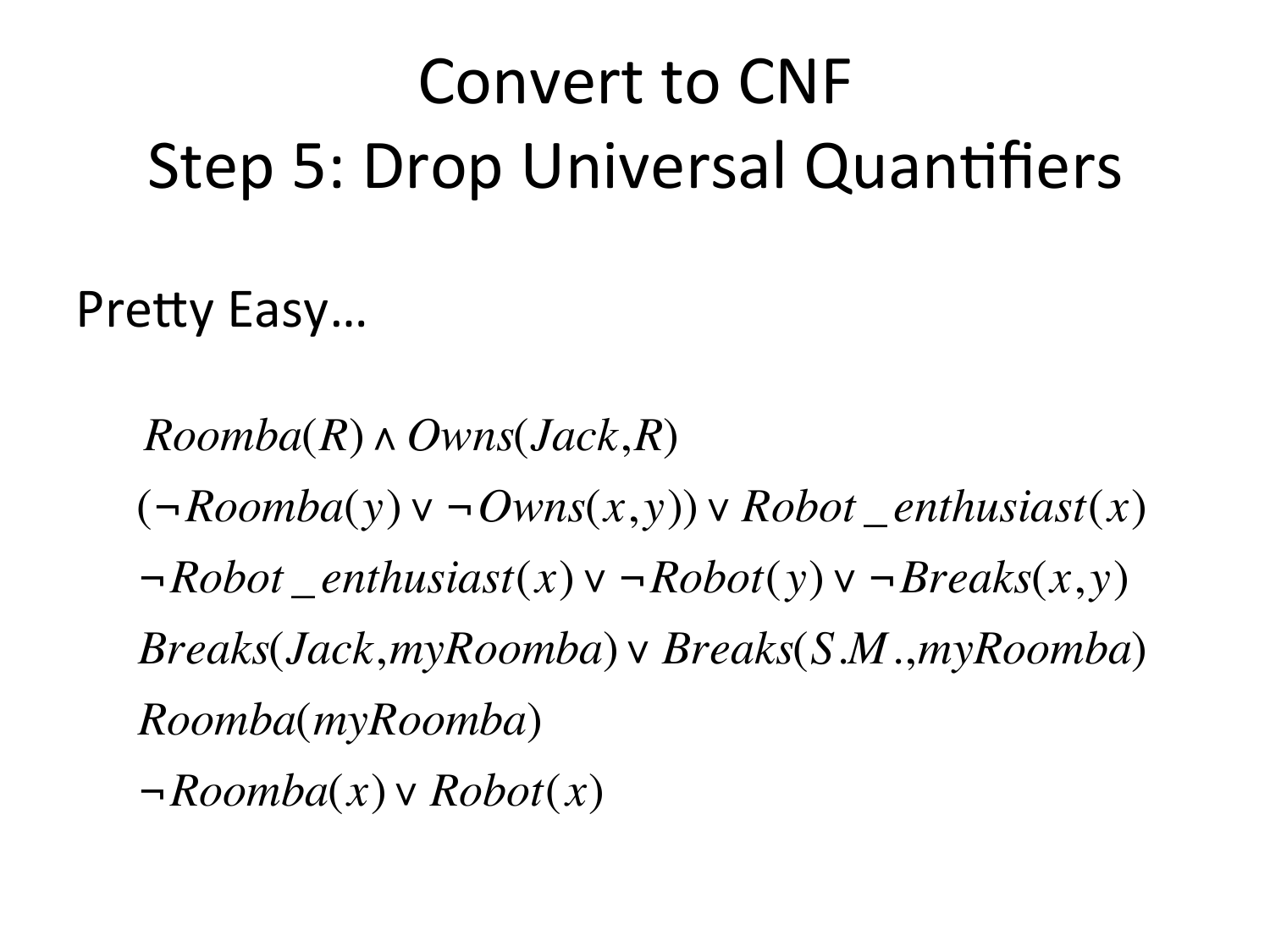## Convert to CNF Step 6: Apply Distributivity

Nothing much to do in this example...but you know how to do this well after problem 1.

*Roomba*(*R*)

*Owns*(*Jack*,*R*)

¬*Roomba*(*y*)∨ ¬*Owns*(*x*, *y*)∨ *Robot* \_*enthusiast*(*x*) ¬*Robot* \_ *enthusiast*(*x*)∨ ¬*Robot*(*y*)∨ ¬*Breaks*(*x*, *y*) *Breaks*(*Jack*,*myRoomba*)∨ *Breaks*(*S*.*M*.,*myRoomba*)

*Roomba*(*myRoomba*)

¬*Roomba*(*x*)∨ *Robot*(*x*)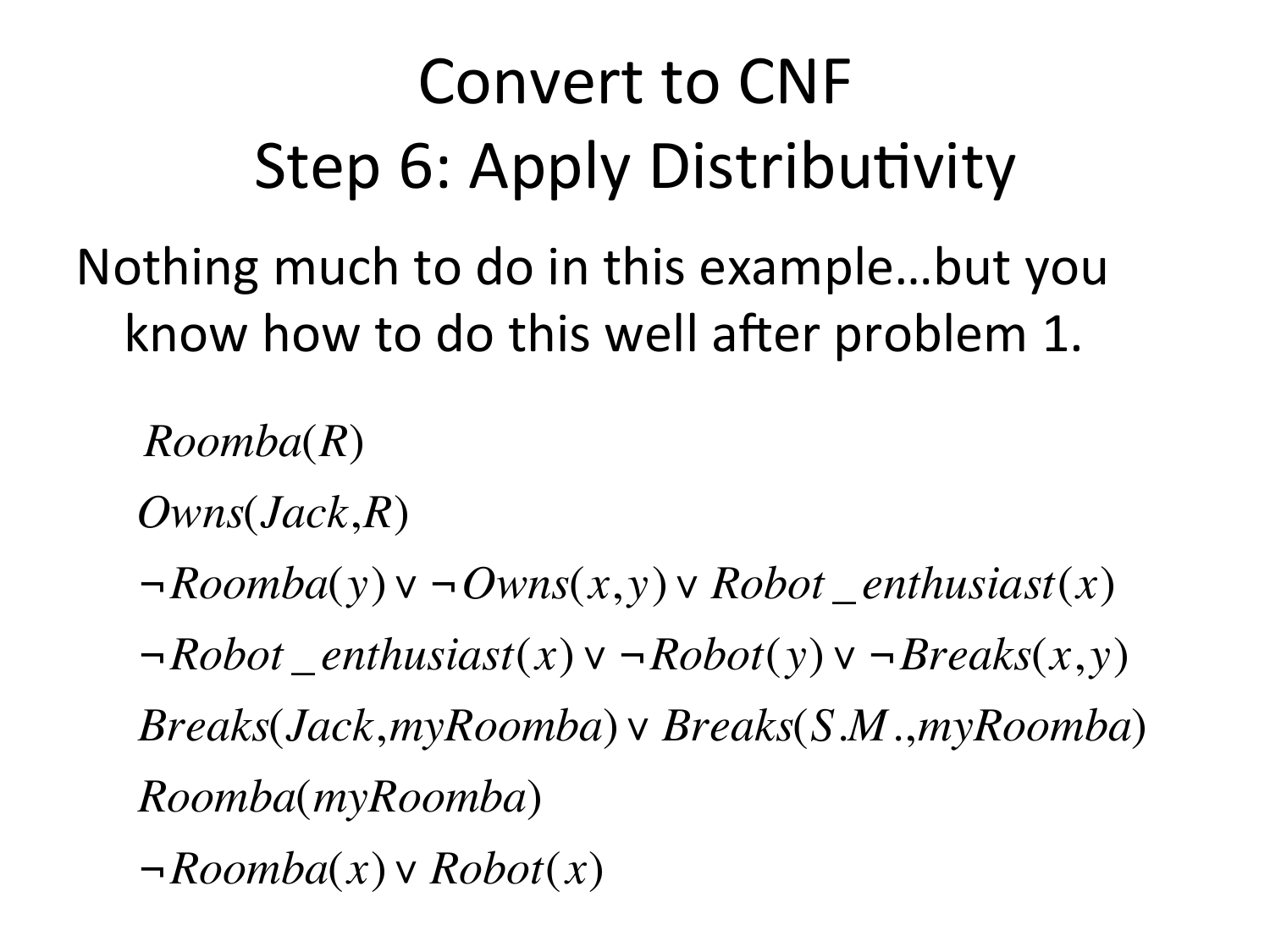## Assert Negation of Conclusion

*Breaks*(*S*.*M*.,*myRoomba*) What we want to conclude: 

 $\ddot{\phantom{0}}$ Negation of conclusion: 

¬*Breaks*(*S*.*M*.,*myRoomba*)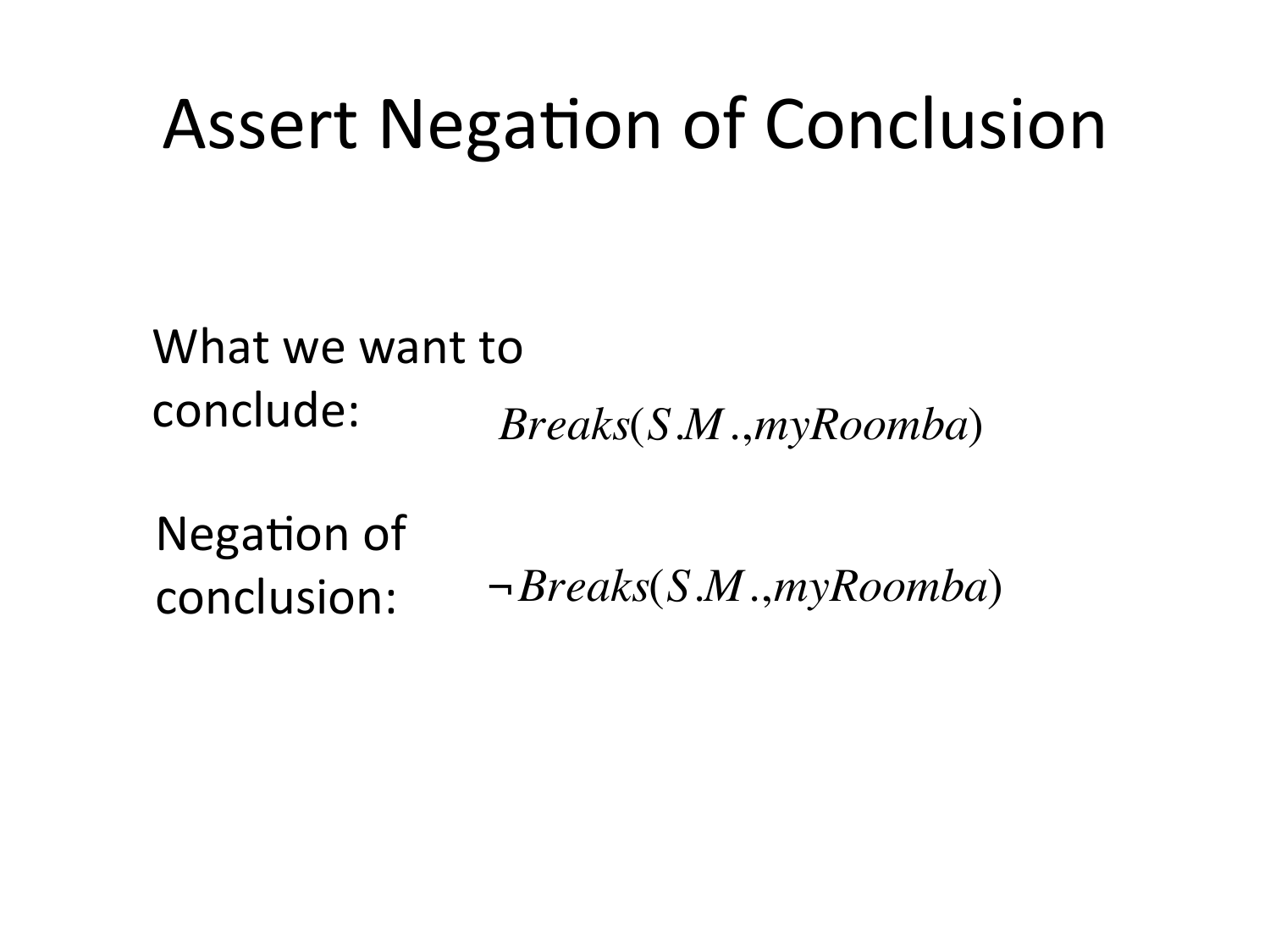**Resolution Rule** (simplified) 

# *a*∨*b*, ¬*a*∨*c*

*b*∨*c*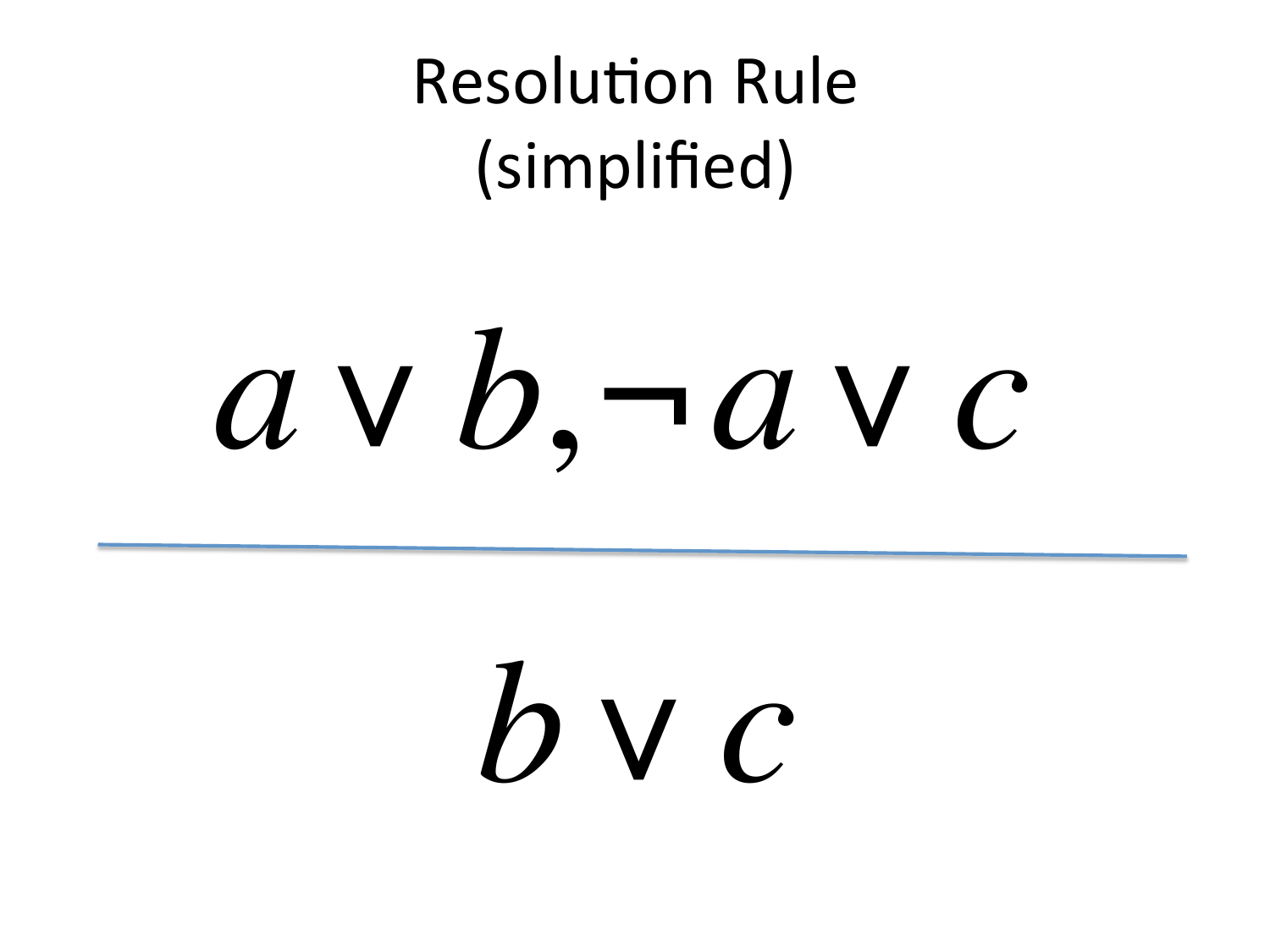# **Apply Resolution**

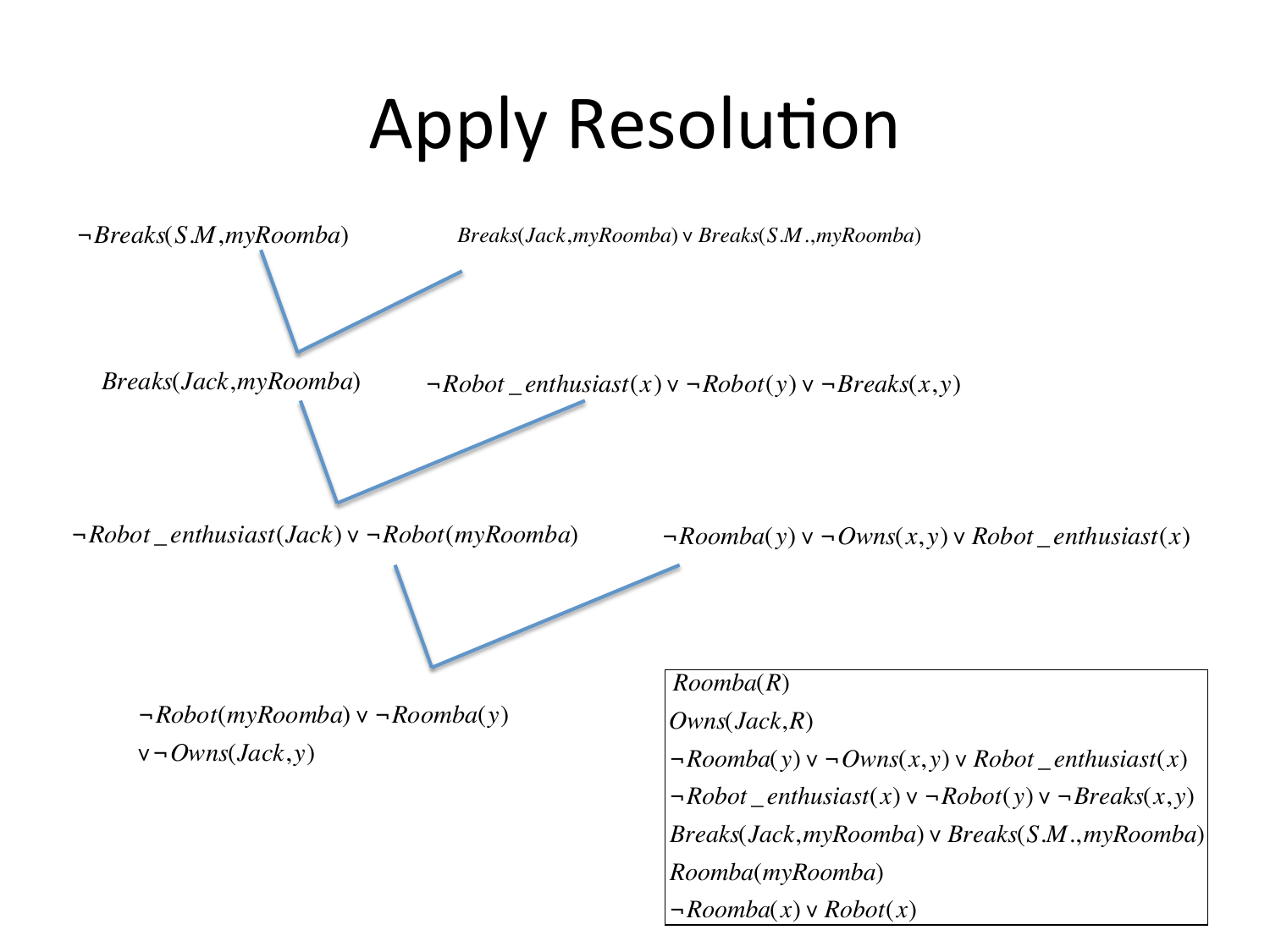# Apply Resolution (continued)